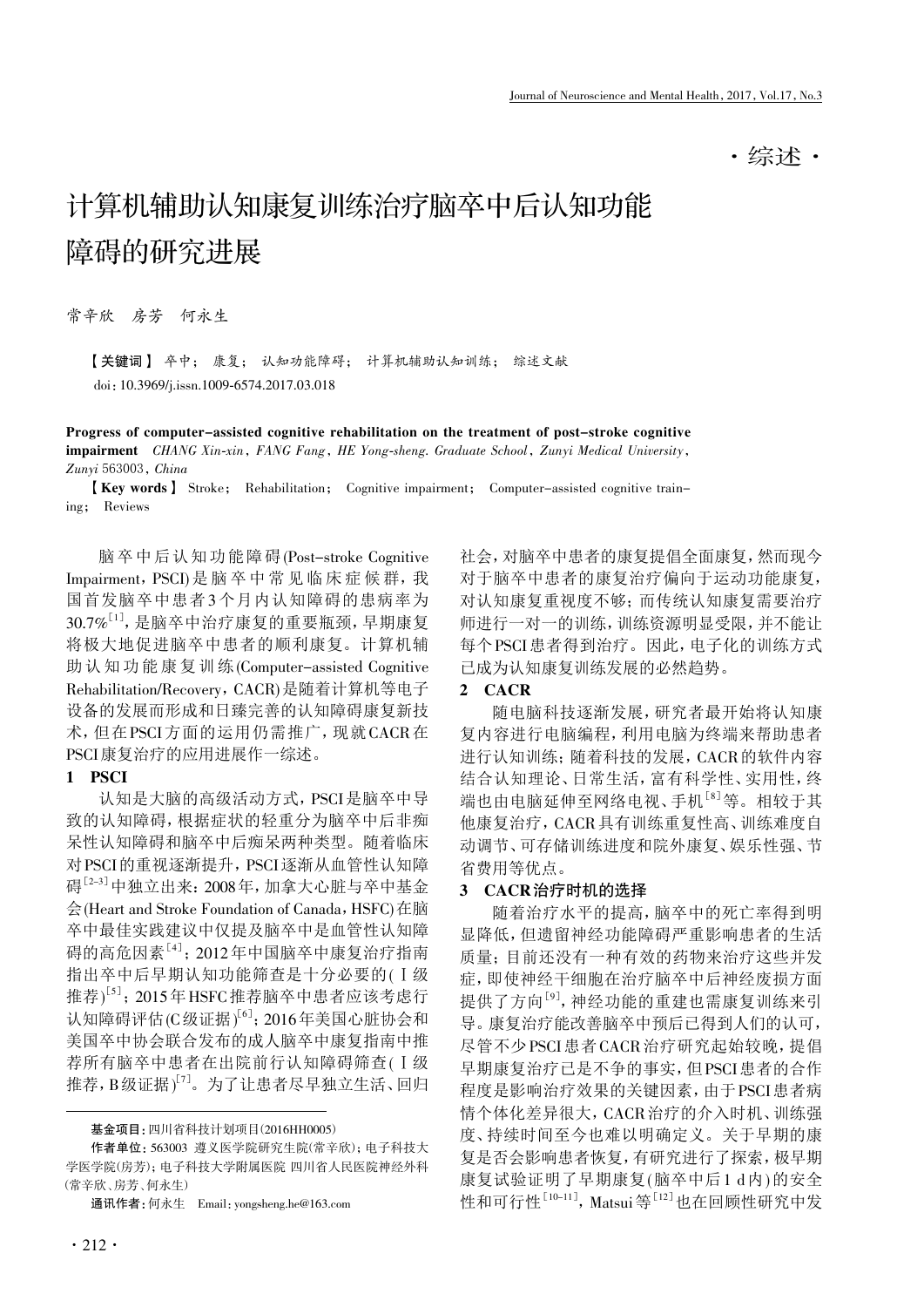现了在卒中后3 d内对患者进行康复训练改善了患 者的认知功能;该研究纳入的患者都是早期生命体 征稳定且能接受训练的患者,针对那些早期处于危 险期的患者,康复介入时机还需根据病情恢复情况 来判定。因此,基于PSCI患者病情的准确评估基础 上的个体化康复治疗方案制定,特殊类型CACR与介 入时机的合理个体化选择才是PSCI早期康复治疗的 核心。

## 4 CACR程序的个体化设计

脑卒中多引起局部的脑区损害,因受损部位不 同,引起与之相对应领域的认知功能受损:额叶受损 多影响执行功能,颞叶受损影响语言及记忆功能,顶 叶受损多出现计算、注意等障碍,枕叶受损则影响视 空间功能,基底节区的损害可导致多方面认知损害。 因此,针对认知的各个领域,研究者们需要设计出相 对应的认知康复软件。

CACR 的首次报道是 1986年 Glisky 等<sup>[13]</sup> 运用 CACR系统来帮助颅脑创伤后患者进行记忆力恢 复,其发展不仅体现在硬件、软件程序理念,亦跟随 认知理论同步发展,至今,CACR主要涉及注意力 (Attention)、记忆力(Memory)、执行力(Executive)、眼 手协调能力(Visuomotor Coordination)及视空间能力 (Spatial Processing)5个方面,研究者根据不同需要设 计个体化软件。

4.1 计算机辅助注意力训练 注意力是人们在不 断学习和实际行动过程中都是必需的元素,几乎参 与了日常生活中每一个活动[14]。 计算机辅助注意 力训练主要从紧张度(Intensity)、空间注意力(Spatial Attention)和执行注意力(Executive Attention)3个方面 进行,紧张度训练一般给予受试者不同线索(障碍物 提示)从而引起他们的警觉(短时注意),保持警惕(长 时注意);空间注意力需要受试者发现在屏幕上不断 变化的关注焦点位置;执行注意力则需要受试者对 多个任务进行连续监控(分散注意力)或在训练中选 择初定目的(集中注意力)追踪联系。

4.2 计算机辅助记忆力训练 记忆力分工作记忆 (Working Memory)和长时记忆(Long-term Memory), 其中工作记忆是记忆力训练的核心,工作记忆起到 对信息进行暂时性的储存和加工的作用,通过训练 可以提高工作记忆的容量[15] 。工作记忆训练程序中 都会设计一个物体为变量,插入错误的诱导方式来 培养受试者的暂时记忆能力。而长时记忆训练则主 要培养人们对信息的联想记忆能力。

4.3 计算机辅助执行力训练 执行能力需要人们独 立自主的去完成目标<sup>[16]</sup>。在实施过程中对无关紧要 的信息进行筛查并抑制不必要反应发生的能力叫做 反应抑制(Response Inhibition),反应抑制是执行能力 中的重要环节,反应抑制能力的训练是通过在任务 进行过程中加入停止信号来实现的。执行能力训练

多采取人们独立自主的完成某一个给定的任务来实 现,因计算力不是每个人都具备,故在执行力中加入 计算力环节则设置在高级任务中。

4.4 计算机辅助眼手协调能力训练 眼手协调是人 们协调视觉反馈和手的目的性运动从而实现目标的 能力,就比如生活中捡起地上的物品一样[17] 。眼手 协调能力的训练通过人们运用手来操控屏幕上给定 物体的移动来完成。

4.5 计算机辅助视空间能力训练 视空间能力涉 及人们对自身或者物体的空间定位及对物体发生旋 转、折叠、组装后的形态判断能力[18]。对于视空间 能力的训练多采用3D技术,通过物体的移动,旋转、 折叠等来达到训练目的。

不同领域的认知训练并不是单独存在的,比如 执行力训练过程中需要注意力及记忆力的参加,只 是在训练程序中各有侧重点,他们在训练中彼此渗 透、相互影响。实际训练中,根据患者卒中后脑损害 具体情况个体化选择训练项目,进行针对性训练,条 件成熟后,可以分时段进行多项目联合训练。

#### 5 CACR软件的完善与地域差异

5.1 方法的进展 如今CACR的发展不仅是终端 和软件更新,新的附加技术也使认知训练变得三维 化、动态化、个体化。3D-虚拟现实技术<sup>[19]</sup>(Virtual Reality,VR)能够好地模拟患者平常所熟悉的生活场 景; 脑机接口技术<sup>[20]</sup>(Brain-computer Interface, BCI) 通过在训练中实时监测患者的脑电波变化,动态反 映患者的治疗效果并对训练做出相应调整;动作类 电子游戏[21] (Action Video Game)对注意力和视空间 能力的提高显著,受文化语言限制少,能更好地推 广。VR、BCI技术十分昂贵,患者难以承受,需要集 中训练,使用价值有限。而利用互联网平台开发的 软件,患者能在社区、家里训练,医生能通过互联网 监测训练效果并指导训练,有助于患者进行长时间、 低费用的训练,具有较好的应用前景。

5.2 地域差异 计算机辅助认知系统在欧美发展 较早,不同类型的软件系统较多,其中RehaCom认 知训练系统在认知康复中广泛使用。在韩国,Cho 等 $[22]$ 使用韩国版的RehaCom系统对脑卒中后认 知障碍患者进行1 h/d,5次/周,共6周的CACR训 练,发现其记忆和注意力较传统认知康复组明显改 善(P<0.01),患者前额和顶部的脑电波在训练后 也发生了明显变化(P<0.01)。但部分训练元素与 韩国的传统文化存在冲突,2011年韩国自主开发 CoTra系统<sup>[23]</sup>。Park和Yoon<sup>[24]</sup>对PSCI患者分别进 行CACR(CoTra系统)和重复经颅磁刺激(Repetitive Transcranial Magnetic Stimulation, rTMS) 治疗, 发现治 疗后两者简易精神状态检查(MMSE)和Loewenstein 认知功能评定表(Loewenstein Occupational Therapy Cognitive Assessment,LOTCA)评分较治疗前均有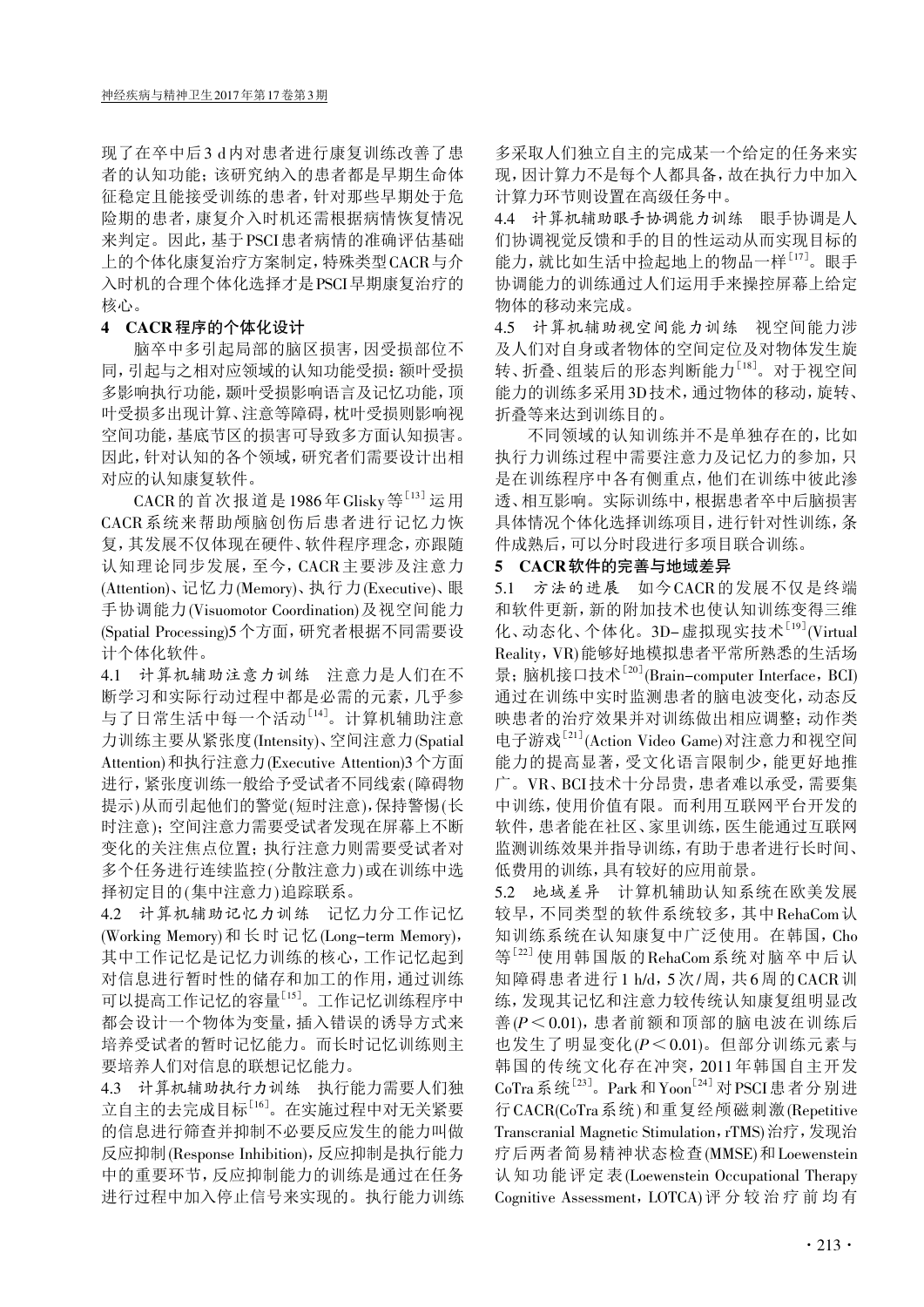显著提高 $(P < 0.05)$ , 然而进行CACR 训练患者的 LOTCA 评分明显高于 rTMS 患者  $(P < 0.05)$ 。

CACR在我国起步晚,多采用汉化版的CACR 系统,蔡天燕等[25]采用Cogniplus系统对PSCI患者 进行工作记忆训练发现患者的蒙特利尔认知评估 量表(MoCA)评分在训练结束时、结束后1,2,3个月 均高于人工认知训练组 $(P \leq 0.05)$ ; 姜财等<sup>[26]</sup>采用 RehaCom系统对PSCI患者进行训练较常规认知训练 更能提高患者认知功能 $(P < 0.05)$ 。对引进的CACR 系统汉化大多是机械地照搬,没有结合我国的文化 及思维方式进行相应改进,加之我国文化语言差异 地域差别大,普遍推广为时尚早。我国自主研究的 CACR系统也取得了初步成功,王健<sup>[27]</sup>用碧旺科技 公司研发的计算机认知障碍诊治仪ZM3.2系统结合 针灸疗法对PSCI患者(MMSE≤24分)进行认知康复, 发现联合治疗优于单纯CACR治疗(P<0.01)。叶海 程等<sup>[28]</sup>发现改良版的RehaCom系统能改善PSCI患 者认知功能,但研究纳入患者认知水平损害较轻,且 样本量少。

# 6 CACR作用机制与神经网络重建

CACR训练结合功能磁共振(fMRI)是观察患者 训练前后脑区活动变化的主要手段。fMRI最初用 于研究神经网络时许多学者发现与认知相关的脑区 在静息状态下的脑区活动比任务状态下高,2001年 Raichle等[29]首先提出默认模式网络(Default-mode Network,DMN)概念,即静息状态下脑内存在的相互 联系且稳定的明显代谢活动脑区。DMN涉及的脑 区有楔前叶、后扣带回、胼胝体压部、顶下小叶、内 侧颞叶、前额叶内侧皮质、海马等<sup>[30]</sup>。与认知障碍 相关的fMRI研究在AD、轻度认知障碍运用广泛,而 PSCI研究少。Dacosta-Aguayo等<sup>[31]</sup>发现脑卒中患者 的认知功能改善与DMN的活动性加强,即受损脑区 通过功能连接至正常脑区进行代偿有关。姜财等[26] 对PSCI患者进行RehaCom系统认知训练后发现与 海马功能连接增强的主要是DMN负责的脑区。故 DMN相关脑区的活动性和脑区间的功能连接加强是 否可以作为判断认知康复的疗效评价与预后评估指 标,有待研究。

# 7 小结

合并PSCI的患者十分常见,需要包括CACR在 内的早期个体化综合康复治疗,临床上CACR较少, 主要是研究时常排除重度认知障碍,而轻中度认知 障碍患者却因不影响其日常活动,错失认知评估和 早期治疗机会,PSCI诊断和康复治疗任重而道远。 在临床工作中需要加强对脑卒中后患者进行认知功 能评定,早期诊断,及时进行CACR等综合康复训练。

对PSCI患者进行多中心、大样本CACR治疗研 究,积累临床经验,证实其疗效,完善治疗方法与介 入时机,具有十分重大的意义。基于互联网平台的

社区、家庭CACR软件的研发和完善具有很高的临 床实用价值与应用前景。积极开展fMRI、脑网络重 建研究,探索PSCI的发生机制、CACR作用机制和客 观的疗效与预后评判指标意义重大。

#### 参 考 文 献

- [1] Zhang Y, Zhang Z, Yang B, et al. Incidence and risk factors of cognitive impairment 3 months after first-ever stroke: a crosssectional study of 5 geographic areas of China[J]. J Huazhong Univ Sci Technolog Med Sci, 2012,32(6):906-911.
- [2] Murphy MP, Corriveau RA, Wilcock DM. Vascular contributions to cognitive impairment and dementia (VCID)[J]. Biochim Biophys Acta, 2016,1 862(5):857-859.
- [3] 张勇,杨百瑜,张振馨,等 . 卒中后认知障碍的概念、病理生理 和受损认知域[J]. 中国老年学杂志,2016,36(2):509-511.
- [4] Lindsay P, Bayley M, McDonald A, et al. Toward a more effective approach to stroke: Canadian Best Practice Recommendations for Stroke Care[J]. CMAJ, 2008,178(11):1 418-1 425.
- [5] 中华医学会神经病学分会神经康复学组,中华医学会神经病 学分会脑血管病学组,卫生部脑卒中筛查与防治工程委员会 办公室, 等. 中国脑卒中康复治疗指南 (2011 完全版 )[J]. 中国 康复理论与实践,2012,18(4):301-318.
- [6] Eskes GA, Lanctôt KL, Herrmann N, et al. Canadian Stroke Best Practice Recommendations: Mood, Cognition and Fatigue Following Stroke practice guidelines, update 2015  $\lceil J \rceil$ . Int J Stroke, 2015,10(7):1 130-1 140.
- [7] Winstein CJ, Stein J, Arena R, et al. Guidelines for Adult Stroke Rehabilitation and Recovery: A Guideline for Healthcare Professionals From the American Heart Association/American Stroke Association [J]. Stroke, 2016,47(6):e98-e169.
- [8] Archer KR, Coronado RA, Haislip LR, et al. Telephone-based goal management training for adults with mild traumatic brain injury: study protocol for a randomized controlled trial  $\lceil J \rceil$ . Trials, 2015,16:244.
- [9] Kalladka D, Sinden J, Pollock K, et al. Human neural stem cells in patients with chronic ischaemic stroke (PISCES): a phase 1, first-in-man study [J]. Lancet, 2016,388(10 046):787-796.
- [10] Bernhardt J, Dewey H, Collier J, et al. A Very Early Rehabilitation Trial (AVERT)<sup>[J]</sup>. Int J Stroke, 2006, 1(3):169-171.
- [11] Bernhardt J, Dewey H, Thrift A, et al. A very early rehabilitation trial for stroke (AVERT): phase II safety and feasibility  $\lceil J \rceil$ . Stroke, 2008,39(2):390-396.
- [12] Matsui H, Hashimoto H, Horiguchi H, et al. An exploration of the association between very early rehabilitation and outcome for the patients with acute ischaemic stroke in Japan: a nationwide retrospective cohort survey[J]. BMC Health Serv Res, 2010, 10:213.
- [13] Glisky EL, Schacter DL, Tulving E. Computer learning by memory-impaired patients: acquisition and retention of complex knowledge [J]. Neuropsychologia, 1986,24(3):313-328.
- [14] Barker-Collo S, Feigin V, Lawes C, et al. Natural history of attention deficits and their influence on functional recovery from acute stages to 6 months after stroke[J]. Neuroepidemiology, 2010,35(4):255-262.
- [15] Takeuchi H, Taki Y, Kawashima R. Effects of working memory training on cognitive functions and neural systems[J]. Rev Neurosci, 2010, 21(6):427-449.
- [16] van de Ven RM, Schmand B, Groet E, et al. The effect of computer-based cognitive flexibility training on recovery of executive function after stroke: rationale, design and methods of the TAPASS study [J]. BMC Neurol, 2015, 15:144.